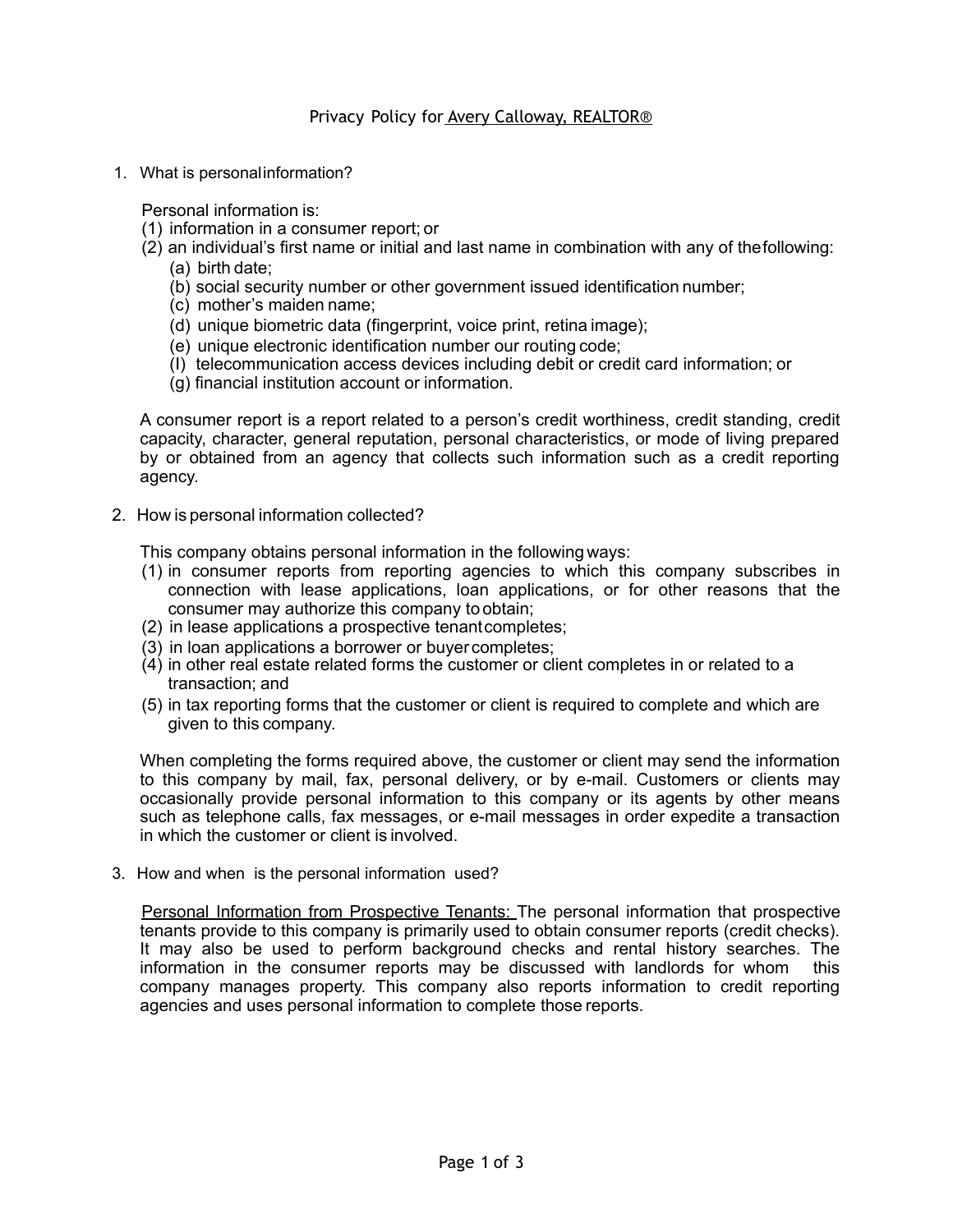Personal Information from Owners of Properties Managed by the Company: When this company acts as a property manager for a property owner, the company uses the property owner's personal information only: (a) to deliver the required management services; (b) to file any required reports with governmental agencies (for example, the IRS); or (c) for other purposes the property owner may authorize.

Personal Information from Clients: When this company represents a person (buyer, seller, landlord, or tenant) in a transaction the agent servicing the client may, on the client's behalf and at the client's instruction, convey personal information he or she provides to the agent to service providers (for example, mortgage lenders and title companies) as those service providers may require for the products or services the client needs or requests. If this company represents a prospective tenant in a lease transaction, the personal information may, on the tenant's behalf and with the tenant's knowledge, be discussed with and provided to landlords or their agents. This company and its agents exercise reasonable discretion when discussing any personal information with others.

4. How is the personal information protected?

Written files in this company are protected under lock and key.

Electronic records are protected under an access name and password assigned to persons in this company.

This company and its agents exercise reasonable discretion when discussing any personal information with others and releases personal information to others only as described by this policy.

This company does not permit its employees or agents to make copies of consumer reports or records of insurance claims. The consumer reports retained in the company's files are not to be accessed in the future as a convenience to customers or clients.

The individual agents that work with this company are independent contractors and the agent with whom a customer or client works with may maintain a separate transaction file. The company instructs its agents to not permit other persons to access the personal information in files the agents maintain. The company instructs its agents to protect the personal information in the agents' files in the same manner as described in this policy.

5. Who has access to the personal information?

The following persons have access to personal information in this company's files:

- (1) the agent or broker who is servicing or coordinating the transaction;
- (2) the office manager to whom the agent reports; and
- (3) the owner of the company.

Property owners for whom the company manages properties do not have access to personal information in the company's files. However, the company and its agents may discuss the information in a tenant's consumer report or lease application with a property